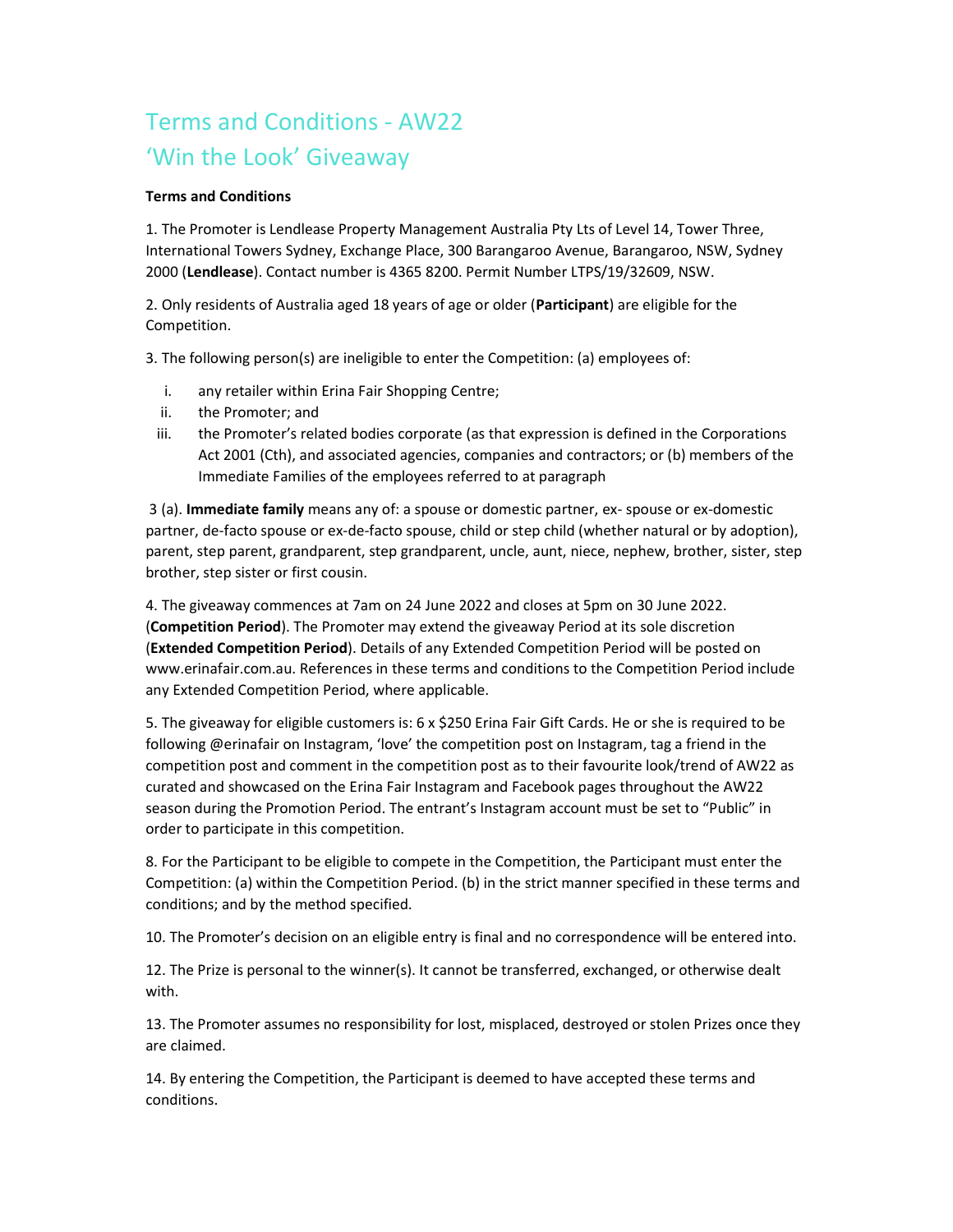15. The Promoter reserves the right to request winners to provide proof of age and identity and eligibility to participate in the Competition. If a winner cannot provide suitable proof, the winner will forfeit the Prize in whole and no substitute will be offered.

17. Nothing in these terms and conditions is intended to exclude, restrict or modify rights which the Participant may have under any law (including the Australian Consumer Law) which may not be excluded, restricted or modified by agreement ('Your Consumer Rights'). Subject to Your Consumer Rights, the Promoter is not liable for any loss or damage however caused (including by negligence), suffered or incurred in connection with the Competition or any Prize. Any condition or warranty which would be implied by law into these terms and conditions is excluded.

18. As a condition of accepting a Prize, the winner (or the winner's parent or guardian), and any other person(s) sharing the Prize with the winner, may be required to sign legal documentation as and in the form required by the Promoter including but not limited to a further agreement to exclude liability of the Promoter for certain loss, damage or injury arising from the use or participation in a Prize to the extent the Prize is or includes a recreational service or activity.

19. All entries become the property of the Promoter. All entries will be entered into a database and the entrants' names and addresses may be used as detailed in the privacy collection statement which accompanies these terms and conditions.

20. The Promoter may cancel the competition and not award the Prize where circumstances beyond the Promoter's reasonable control prevent the Promoter from providing the Prize(s). Should the Promoter cancel the Competition the Promoter will: (a) advertise that the Competition has been cancelled by placing a notice on the Competition's website at on www.erinafair.com.au (b) promptly destroy all entries received; and (c) not use the personal information that any Participant has provided on the entry form.

21. Prizes are accepted entirely at the risk of the winner, and the Promoter excludes all warranties in connection with the Prize to the extent permitted by law. The Promoter reserves the right to substitute the Prize with a prize of equal or greater value (including where the Prize is unavailable) for whatever reason, subject to approval of the gaming authorities in each State and Territory where required. The Prize and/or any element of the Prize must be taken as stated and cannot be varied by the winner. No compensation will be payable if the winner is unable to use their Prize and/or any element of the Prize as stated.

22. The Promoter will not be liable for any loss or damage whatsoever which is suffered (including but not limited to indirect or consequential loss) or for any personal injury, loss or damage suffered or sustained (even caused by negligence) in connection with accepting or using the Prize or participating in this Competition except for any liability which cannot be excluded by law. The Promoter is not responsible for defective Prizes, lost or stolen Prizes or misuse of the Prize. All entrants release from, and indemnify the Promoter against, all liability, cost, loss or expense arising out of acceptance of the Prize(s) or participation in this Competition including (but not limited to) personal injury and damage to property and whether direct or consequential, foreseeable, due to some negligent act or omission or otherwise.

23. The Competition is in no way sponsored, endorsed, administered by or associated with Facebook. The Participant irrevocably releases Facebook from any liability arising out of or in connection with this Competition.

## Privacy Statement